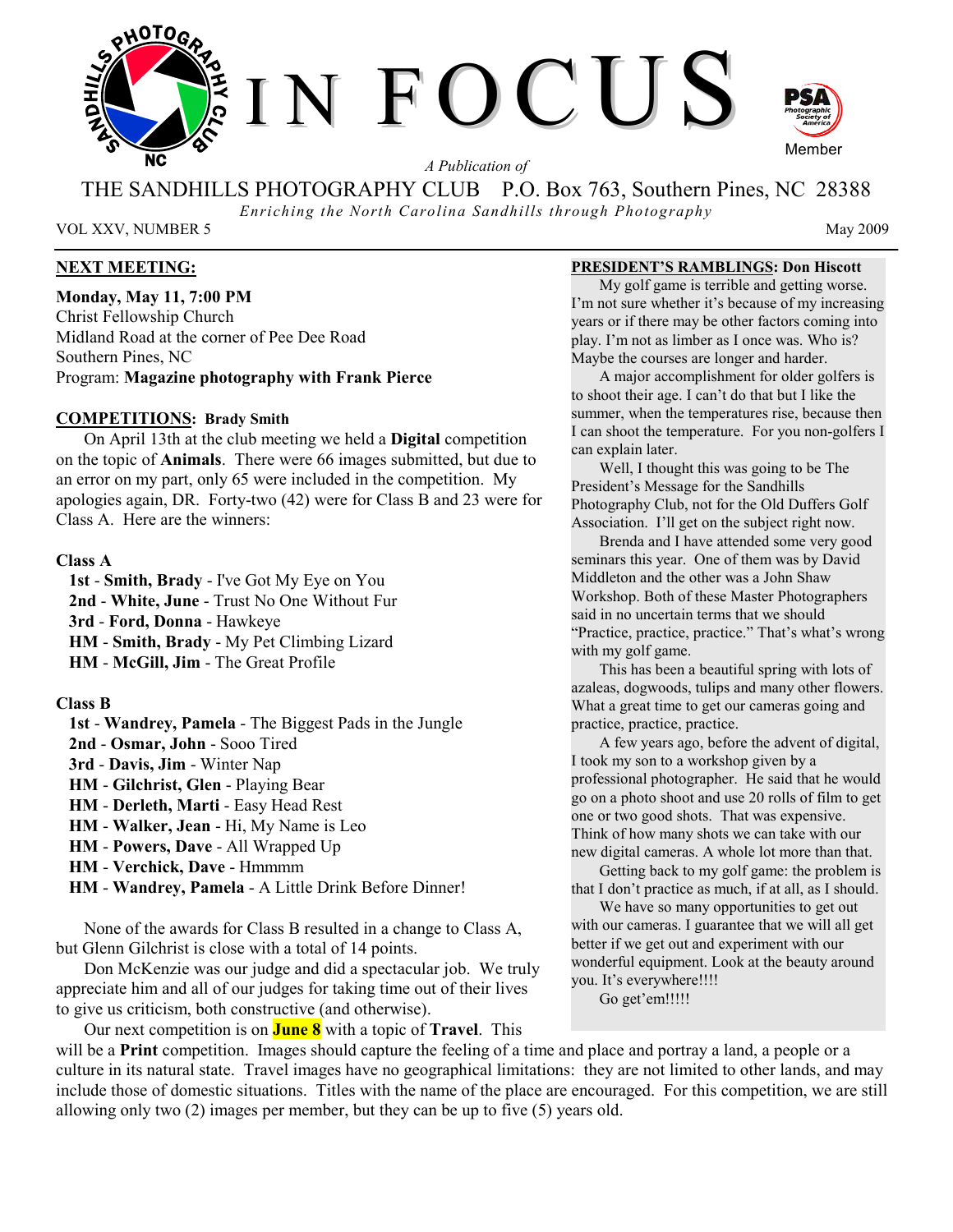For those of you who are new members, and even for those who are longer in the tooth, please review the Competition Manual on the club's website, under the heading "Rules of Entry" for details on how to submit images for a Print competition. Here is the web address for the manual: http://sandhillsphotoclub.org/SPCRules\_2008.pdf

And don't forget about our first **Online** photo competition. This is a completely **Open** competition with **no time limit** for how long ago photos were taken. You will be able to submit **two (2) images**, which will be judged during the month of September by all club members who wish to judge. Winners will be announced during the October club meeting. You may start sending me images now, although those images will not be shown until later.

To send images, just use the same procedure outlined in previous Newsletters for digital competitions. Just be sure you put Online Competition in the subject of the email and don't send them with images for one of the other competitions. *Again, please note that images will not be viewable on the website until September 1.* 

*Looking ahead...* Upcoming competitions are:

Aug - Magazine Photography / Digital

Oct - Landscapes / Print

*HAPPY SNAPPING!*

# **PROGRAMS: Len Barnard**

**May 11:** Frank Pierce, owner of *A Southern Studio,* will present a program on preparing for and doing a magazine photo shoot with thoughts and ideas toward our upcoming magazine photo competition. Frank will be the featured artist at the Artist Alley on Friday, April 3. Frank has been involved in the art field since he was 16. He is proficient in oils, watercolors, and acrylic and currently has a photography and graphic design studio and custom frame shop at 275a NE Broad Street. As an extra benefit for our club members, he will start giving a 10 percent discount to all Sandhills Photography Club Members. At this point just tell him you are member to receive the discount. In the future we hope to develop a way that will allow him to know our members.

**July 13:** Tina Wrona of *Tina Wrona Photography* will present a program that will give parents and grandparents pointers on taking quality family photos—not just snap shots.

**September 14:** Scott Zielger, author, will discuss photography related to his published photography book.

**November 9:** "Take a Second Look with George." More info later but save any photos that you want help in improving.

# **WORKSHOPS: Bill Matthews**

*Enhancing One's Photographic Creativity* with Mike Stratil is scheduled for Saturday, May 16, at the Sandhills Community College Landscape Gardening Center, 9:30-11:30 am. This workshop will explore the dependence of the quality of photographic work on the imagination, symbolism and emotional message that the photographer brings to the task. You may find more details in Mike's announcement included with this Newsletter, or call him at 949-6518 for more information. A sign-up sheet will be circulated again at the May meeting.

Lightroom Basics with Glenn Gilchrist is scheduled for Saturday, May 30, at the Sandhills Community College Landscape Gardening Center, 8:30–11:30 am. If you have ever had trouble organizing your images, or if you sometimes have to quickly process a large number of images at the same time, Lightroom may be for you. Lightroom also replaces Photoshop for those PS users that do not make use of masking, layers, and filters. Glenn will review the Library Module and how it is used to assign images to collections, how to sort and rate images, how to keyword them, and updating metadata. He will describe some features in the Develop Module that allow you change white balance, exposure, color, contrast and sharpness, both for individual images or globally for entire groups.

For more details see Glenn's announcement included with this Newsletter or contact him at 910-725-0112 or glenngilchrist@nc.rr.com. You may signup on the sign-up sheet to be circulated at the May meeting or by contacting Glenn.

*Understanding the RAW Digital Camera Image Format* and *Getting Your Monitor Calibrated with the SPC Projector*, a two-part workshop with Bill Matthews, is scheduled for Saturday, June 27, 9:30-11:30 am, at the Sandhills Community College Landscape Gardening Center. Details to follow.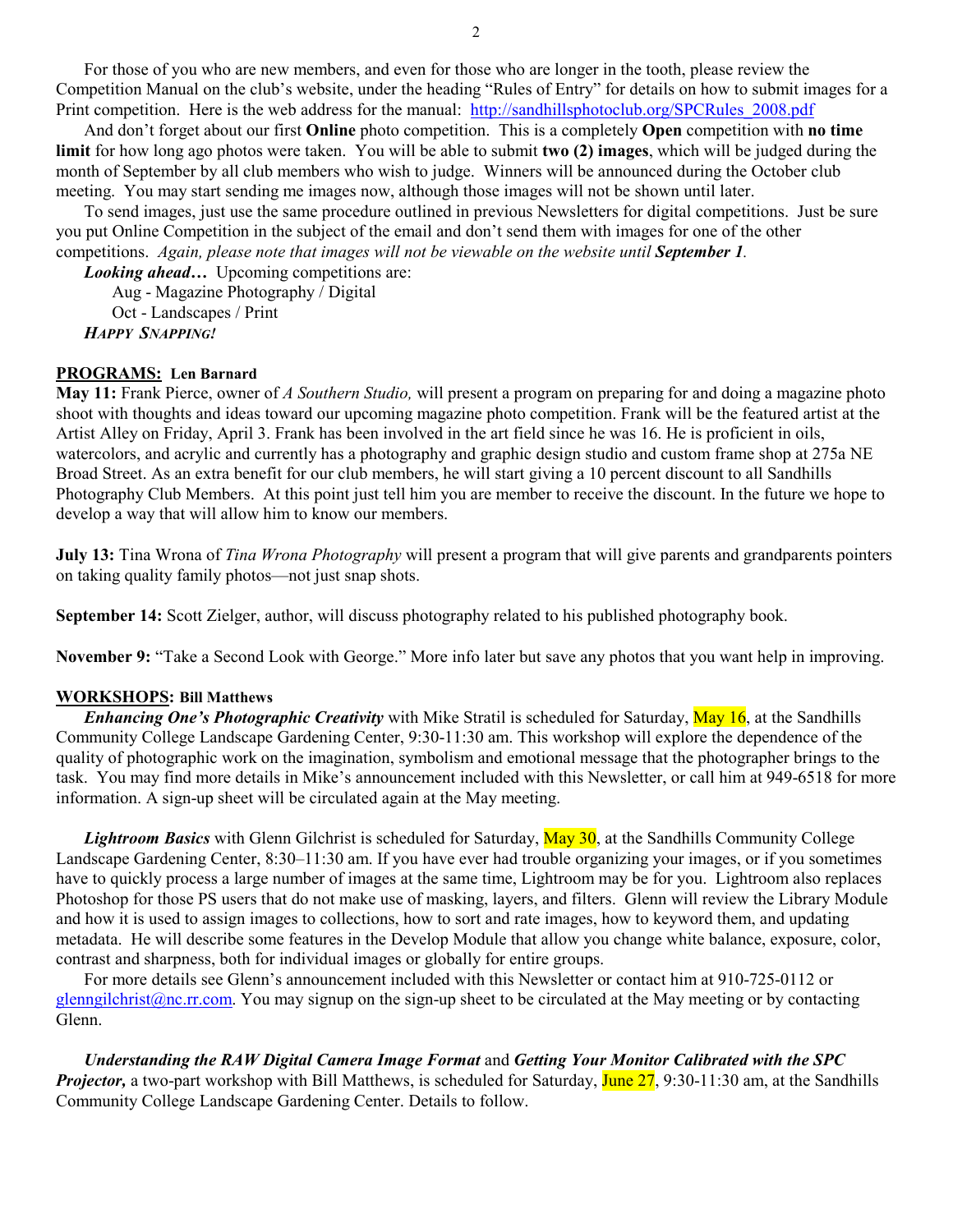#### **EXHIBITIONS: Betty Hendrix**

**Reminder: Deliver your 2 photos to Appalachian Physical Therapy at Olmstead Village in Pinehurst between 2:00 and 3:45 pm on Friday, May 8.** The business closes at 4:00 pm so we must be out by then.

Twenty-two of our members will be showing about 44 works in all. The list of photographers is set. All work *must* be properly framed and wired prior to delivery. Anything delivered improperly will be omitted from the show.

# Please e-mail or call Betty Hendrix: **bettyhendrix@charter.net** or 949-4131 if you have any questions.

### **Potential additional opportunity to show photos:**

*Weymouth Center for the Arts and Humanities* is considering having a display of photographs of their buildings and grounds in the large second floor room of the mansion--probably this summer and fall. This is not firmed up yet. However, this is a perfect time to get out and photograph the variety of gardens, trees, buildings/architecture, horses and carriage house, etc. there. The Weymouth Center is across the street from the Campbell House on Connecticut Ave. in Southern Pines. The board suggests anyone interested get out and take some shots this month. We'll have more information at the meeting or the June newsletter.

#### **MEMBERSHIP: Alison Earl**

As of April 15, we now have 87 paid members, along with our two honorary members.

We are very pleased to welcome the following new members: **Jay Santini, Scott** and **Ethel Duvall**, **Joyce Bramwell, Catherine Foehrkolb**, and returning members **Bob Cunningham** and **Dave Mathias**.

**Jay Santini** has been in the area for six months, moving here from Yountville-Napa Valley, California. Jay did wedding photography for about eight years while he lived in California, along with taking many photography classes. He owns various Cannons, including the Powershot S5, 2 EOS30Ds and a Rebel Xti, and enjoys photographing butterflies, birds, landscapes, family and friends. He hopes to gain improved knowledge and techniques through his membership in SPC, and hopes to participate in contests, exhibits and outings. His future plans are to continue his studies toward a degree in biology, and eventually entomology. He has completed an Adult Ed class in Photoshop at SCC and is working on mastering the techniques.

**Barbara Milson** (who joined in March) considers herself an amateur with several years experience. Her camera is a Canon Rebel Xti and her favorite photographic subjects are her family, animals, and travel. She hopes to learn more about photography and her camera through her membership.

Hopefully we'll have more info on our other new members soon. We welcome them all!!!

### **LIBRARY: Gisela Danielson**

 Our library is growing and easy to use. You may borrow books and/or DVD/CDs. There is a link to the Library Index on our Website: http://www.sandhillsphotoclub.org/

Place your order via email, gdanielson@nc.rr.com or call me, 673-0521. Your order will be ready for pick-up at the next SPC meeting.

Donations of gently used and fairly recent photography related books and CD/DVDs are always appreciated.

### **PHOTO EQUIPMENT CLASSIFIED**

*FOR SALE*: **Ballhead,** *Bogen/Manfrotto Model 3262QR* ballhead with integrated quick-release platform, and a mating camera mount platform. Condition is excellent. Asking \$60.00. Contact Jim Smith at smithjf@aol.com.

If you wish to buy or sell photo equipment, send your ad to **Ann Stephens** at astephens95@nc.rr.com. Ads run for two issues unless you request otherwise.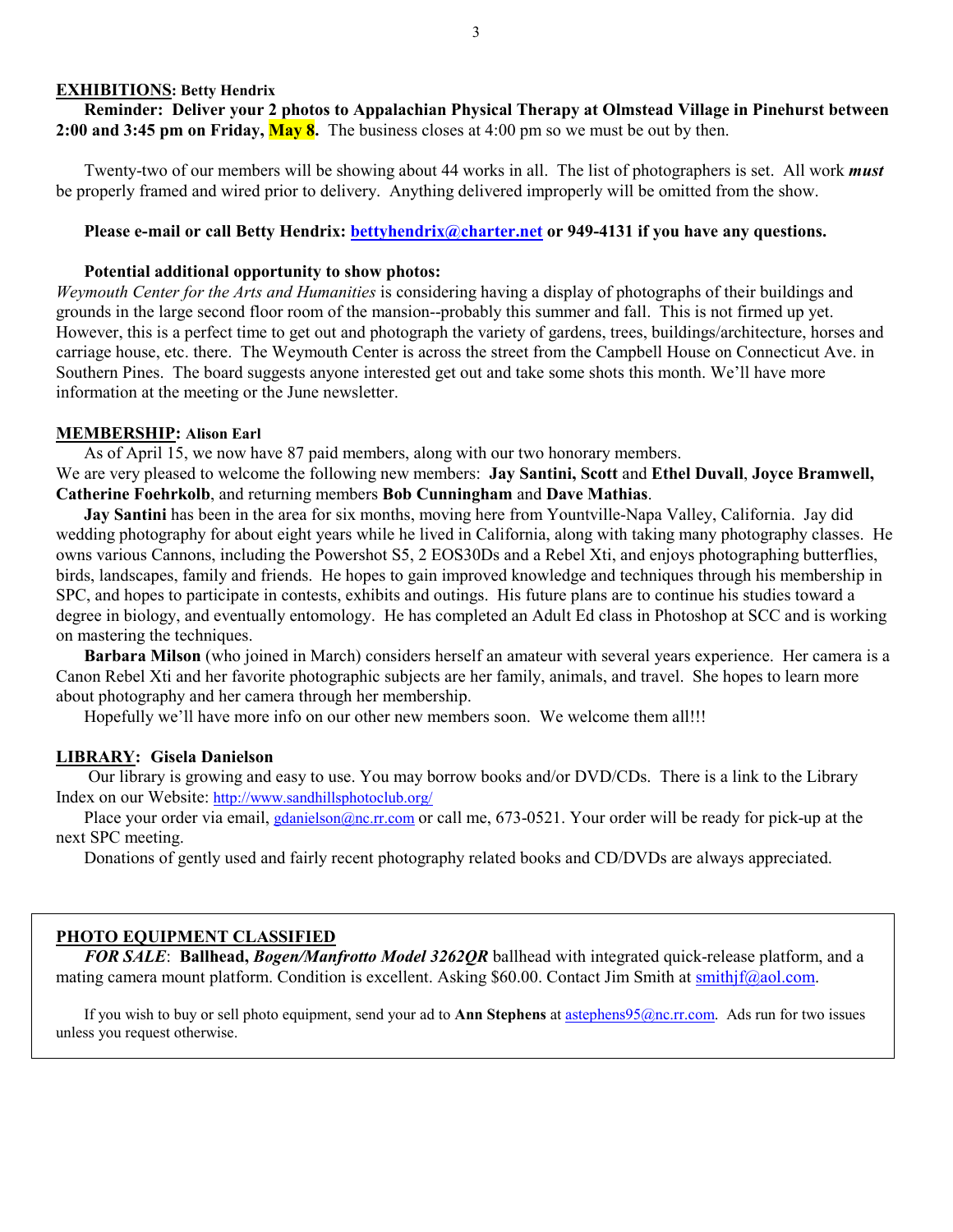### **REFRESHMENT ASSIGNMENTS: Bill Sheppard**

The following are refreshment providers for the next three months:

**May Lori Fischler June Alison Earl & Kathy Green July Linda Piechota** 

### **MONTHLY FINANCIAL REPORT: Denis Smetana**

#### **Monthly Financial Report Regular Account**

| February 28, 2009 | Starting balance<br>Expenses | \$5,394.63<br>$-$ \$260.00 |
|-------------------|------------------------------|----------------------------|
|                   | Income                       | \$105.11                   |
| March 31, 2009    | Final balance                | \$5,239.74                 |

Expenses were for an increase to our annual gift to the SCC Foundation for a one-year scholarship, our annual PSA dues and our quarterly rent.

Income was from '09 dues from three members and interest on our checking account.

### **Monthly Financial Report Projects Account**

The Projects Account was folded into the Regular Account but a separate accounting will be kept. Thus the actual balance of the Regular Account (including the Projects Account) is \$5,402.39.

There was no other activity in our projects account so the beginning and end balance was the same at \$162.65.

# **Photo Tip of the Month**

When you have been shooting in damp or rainy weather, remember to dry out your equipment after bringing it inside and before putting it away. Open your camera bag and take out your camera and other items you have used that day. Leave the photo bag open overnight to dry it out as well. Don't forget to open your tripod so that it can air out, too. This tip was suggested by Vinny Colucci and Melissa Southern, professional wildlife photographers, who shoot in all kinds of weather!

*If you have a photo tip to share with SPC members in the newsletter, please e-mail Ann Stephens at Astephens95@nc.rr.com*

# *NEXT BOARD MEETING***: Thursday, May 14, 2:00 pm Sandhills Community College Horticultural Gardens Visitor's Center.**

**SPC WEBSITE:** www.sandhillsphotoclub.org